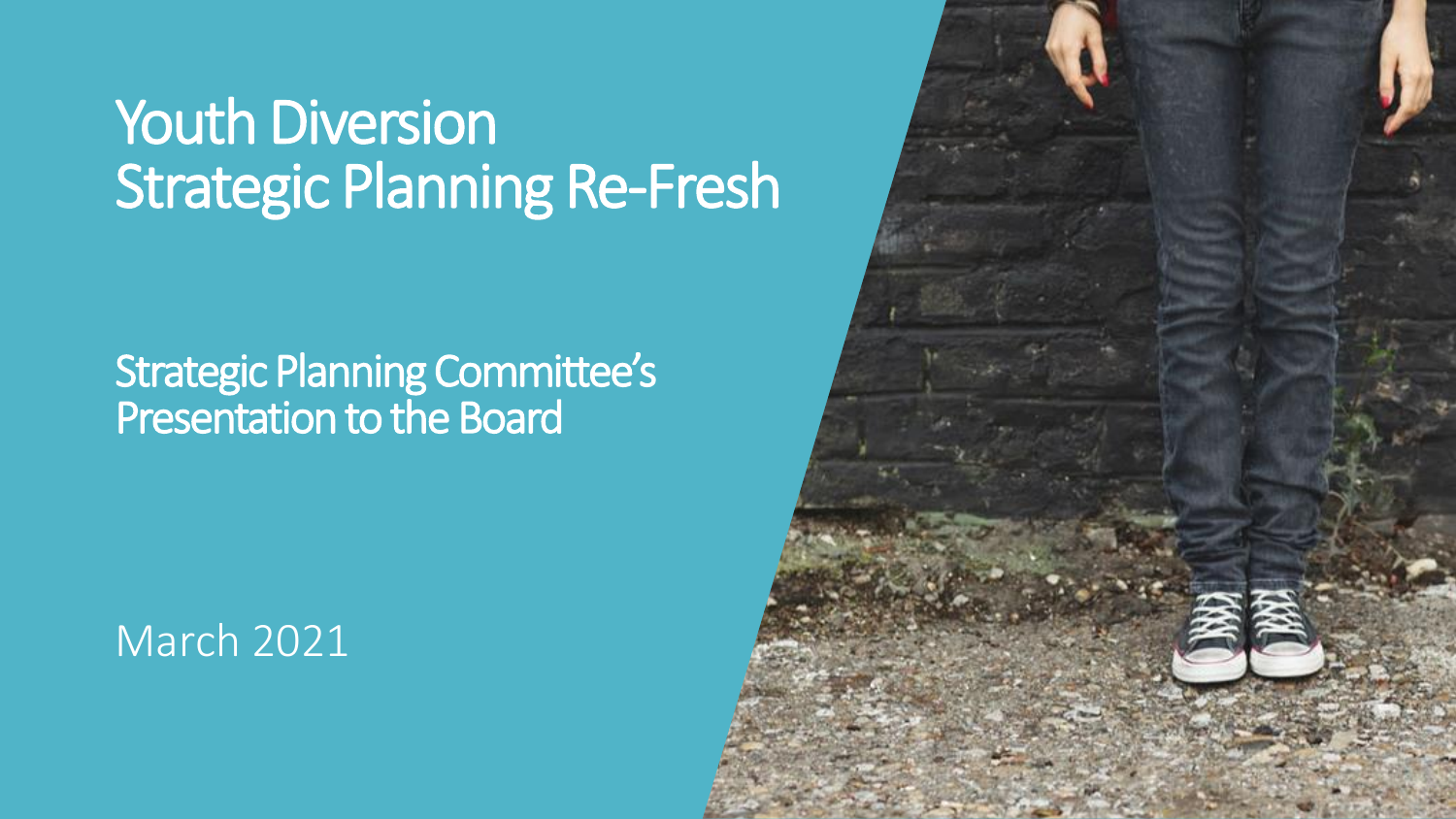# The Process used in 2016 to develop the current Strategic Plan



Stakeholder interviews conducted



Strategic Planning Workshop with board members, staff, community partners and volunteers

Draft Plan circulated for comment



Final Strategic Plan approved by Board

Implementation planning conducted with ED

MoSCoW exercise with staff in 2019

Visioning exercise with staff June 2020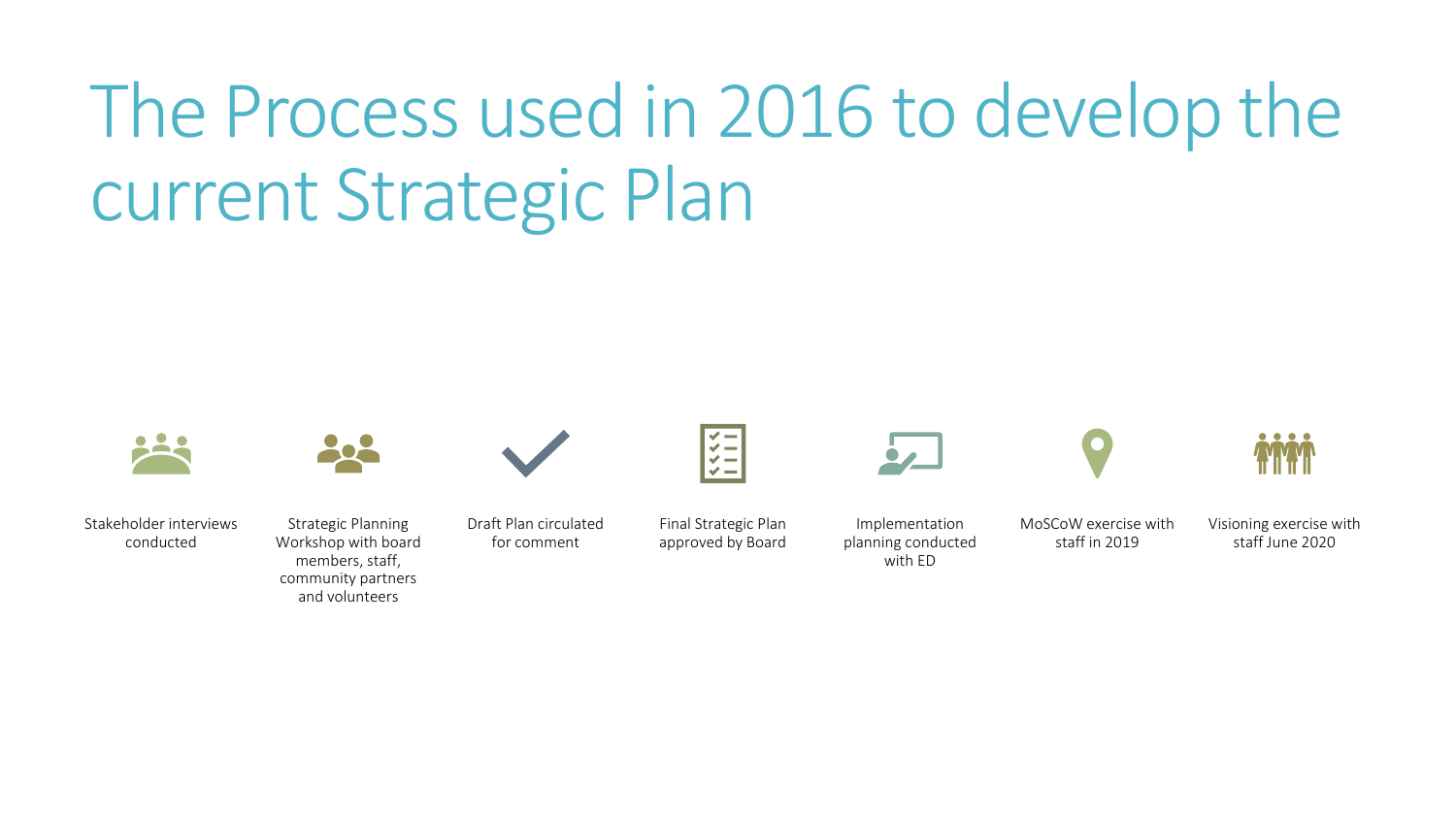# 2016 Strategic Plan - Results

- Build a recognizable brand / identity complete and implemented
- Professionalize Appearance service locations expanded, improved existing space, need to reconsider space needs for future
- $\checkmark$  Staff & Volunteer Retention staff retention has improved by 13%, Volunteer Management Strategy in place, our volunteer base has remained constant at approx. 100 volunteers. Added an Employee Support and Wellness Advisor in 2018
- $\checkmark$  Capacity to Meet Future Needs 33% increase in programs offered, number of clients supported has increased by 64% (from 856 to 1400) and service delivery was maintained during COVID
- $\checkmark$  Funding & Fundraising grants and fundraising increased by 121%, funding/revenue increased by 37.3%
- ✓ Programming implemented a CIS system and developed a services measurement reporting system
- $\checkmark$  Board Governance & Management Structure ED role clarified; Board vacancies filled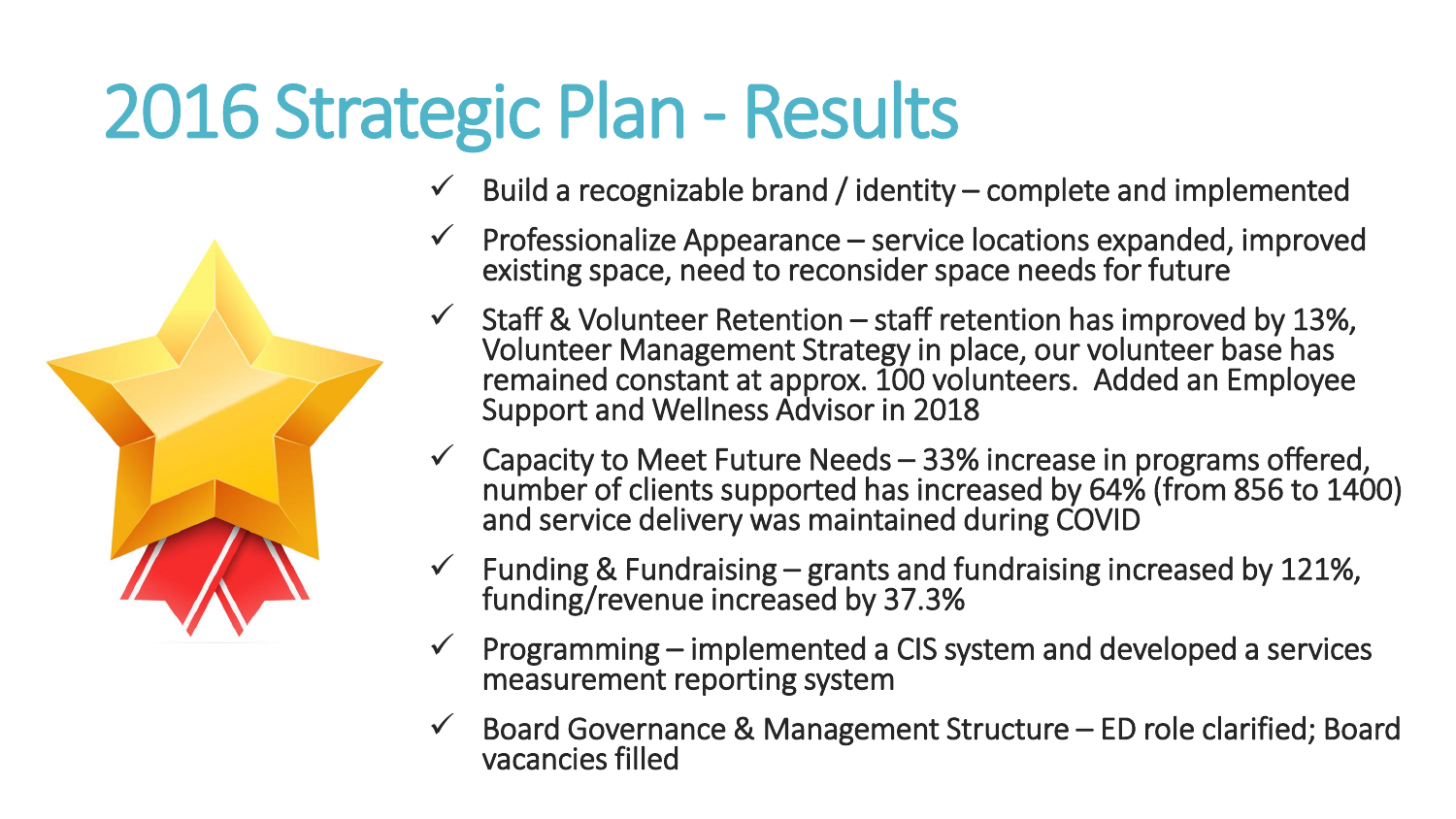# Strategic Plan Refresh Process

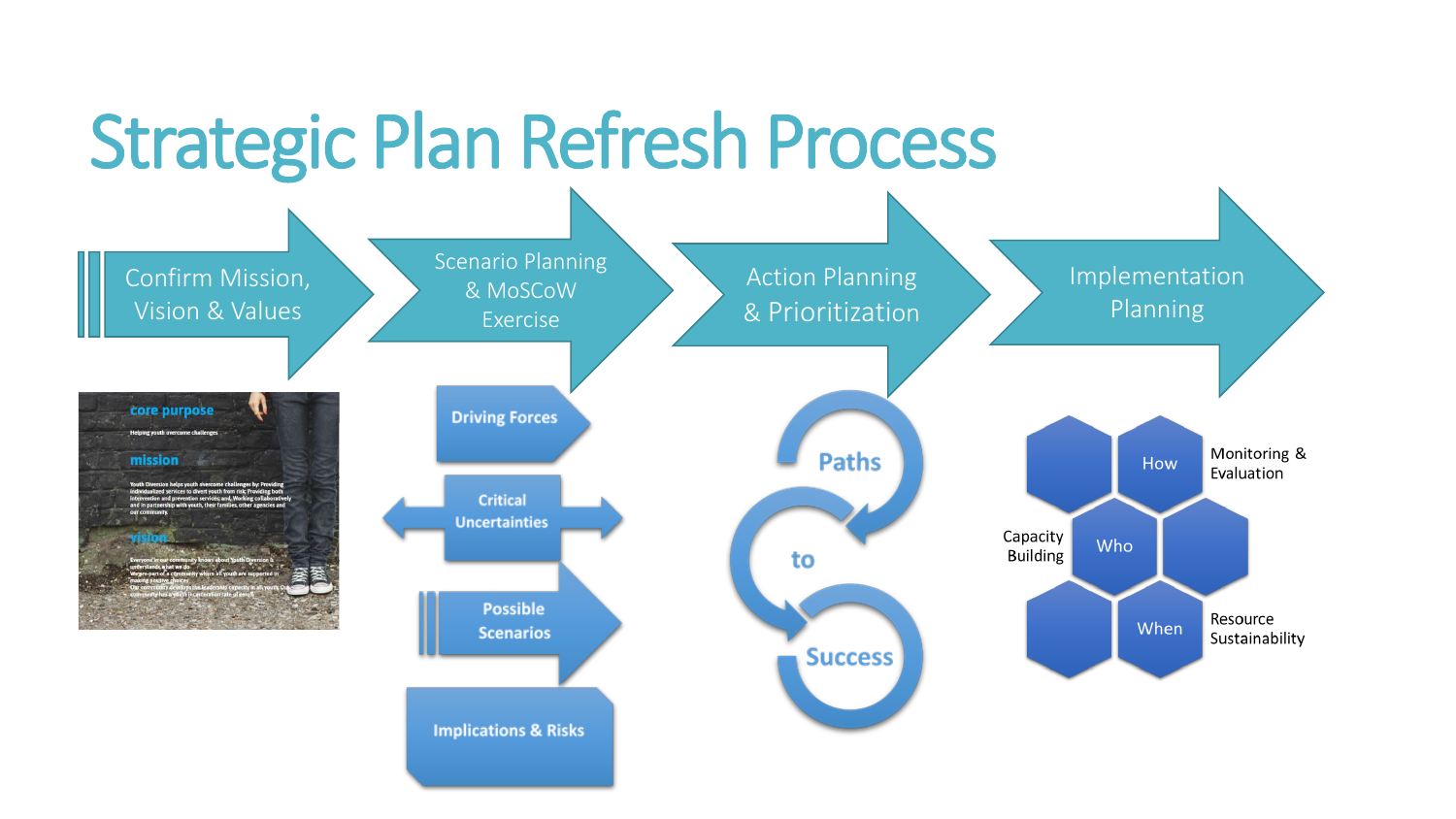### Youth Diversion's VISION

#### Core Purpose – *Helping Youth Overcome Challenges*

Vision

 $\checkmark$  All youth in our community are supported in making choices that contribute to their overall wellbeing, help them reach their potential and expand their leadership capacity.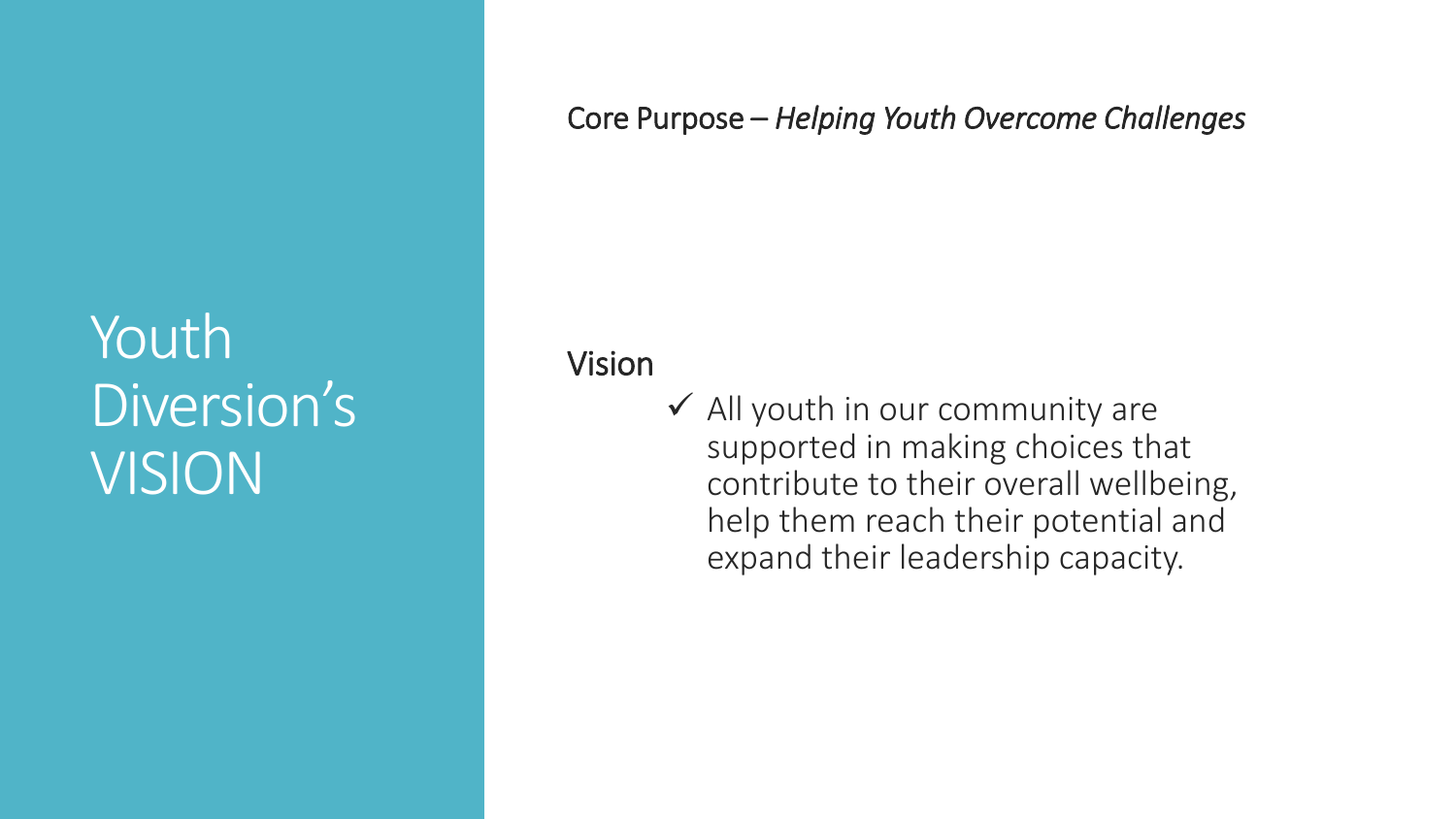Youth Diversion's MISSION

Youth Diversion helps youth overcome challenges by providing prevention, intervention and educational services that divert youth from risk and support their ability to thrive.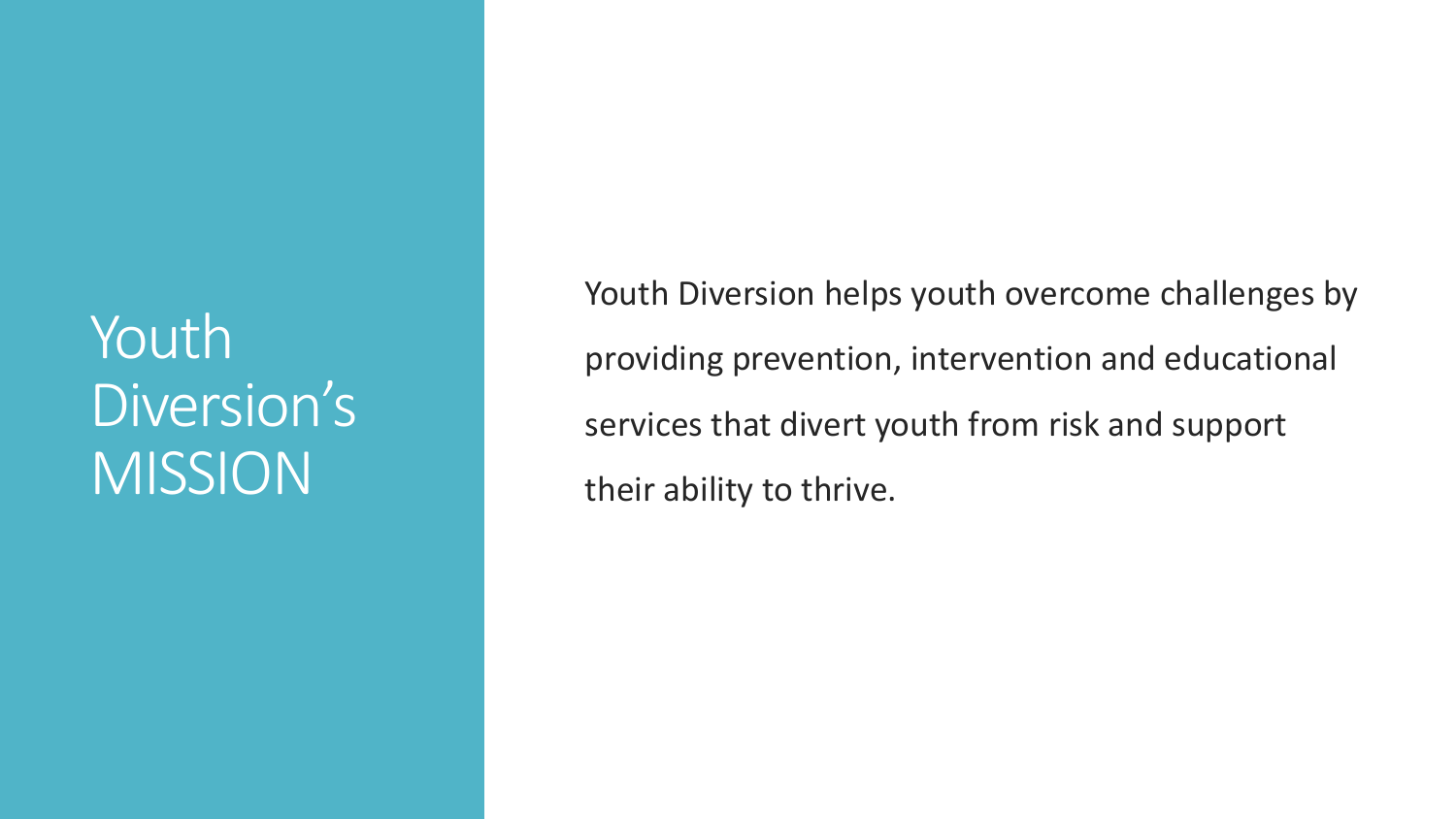## Youth Diversion's VALUES

Youth Diversion Values…

- $\checkmark$  Youth centred approach
- $\checkmark$  Professionalism & Leadership
- $\checkmark$  Equity, Diversity and Inclusion
- ✓ Our staff & volunteers
- $\checkmark$  People & relationships
- $\checkmark$  A belief in positive change

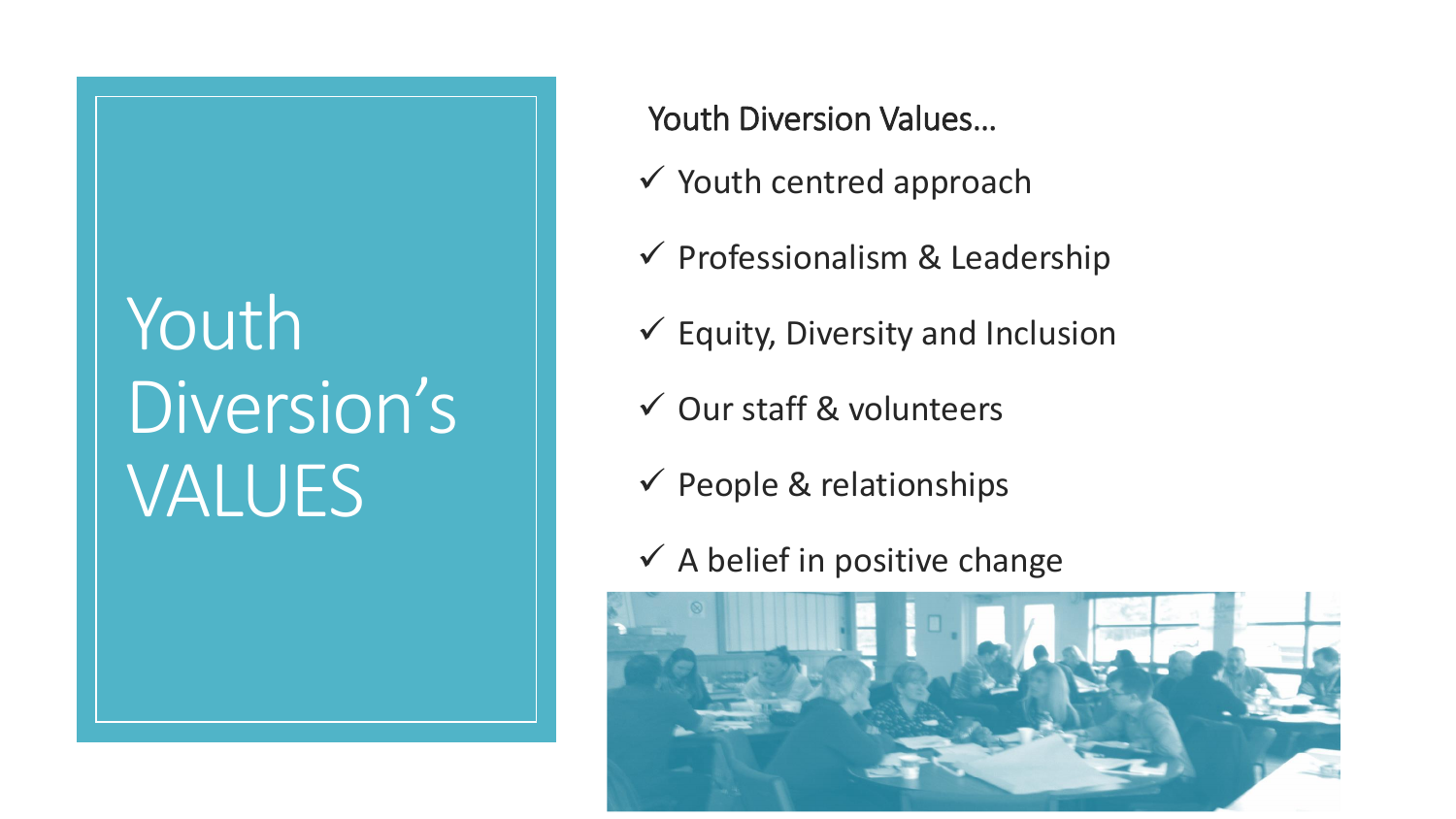### Scenario Planning Process

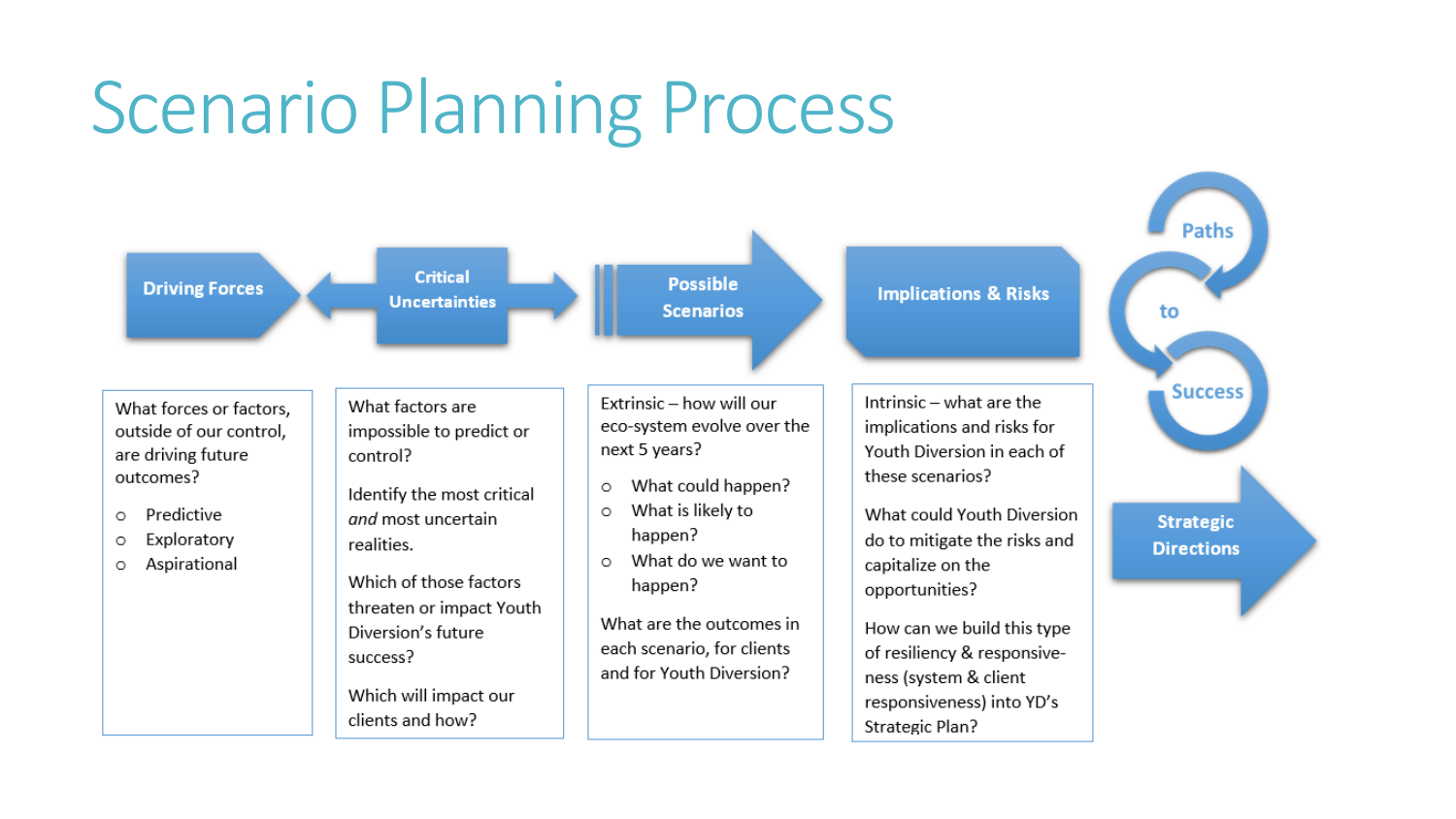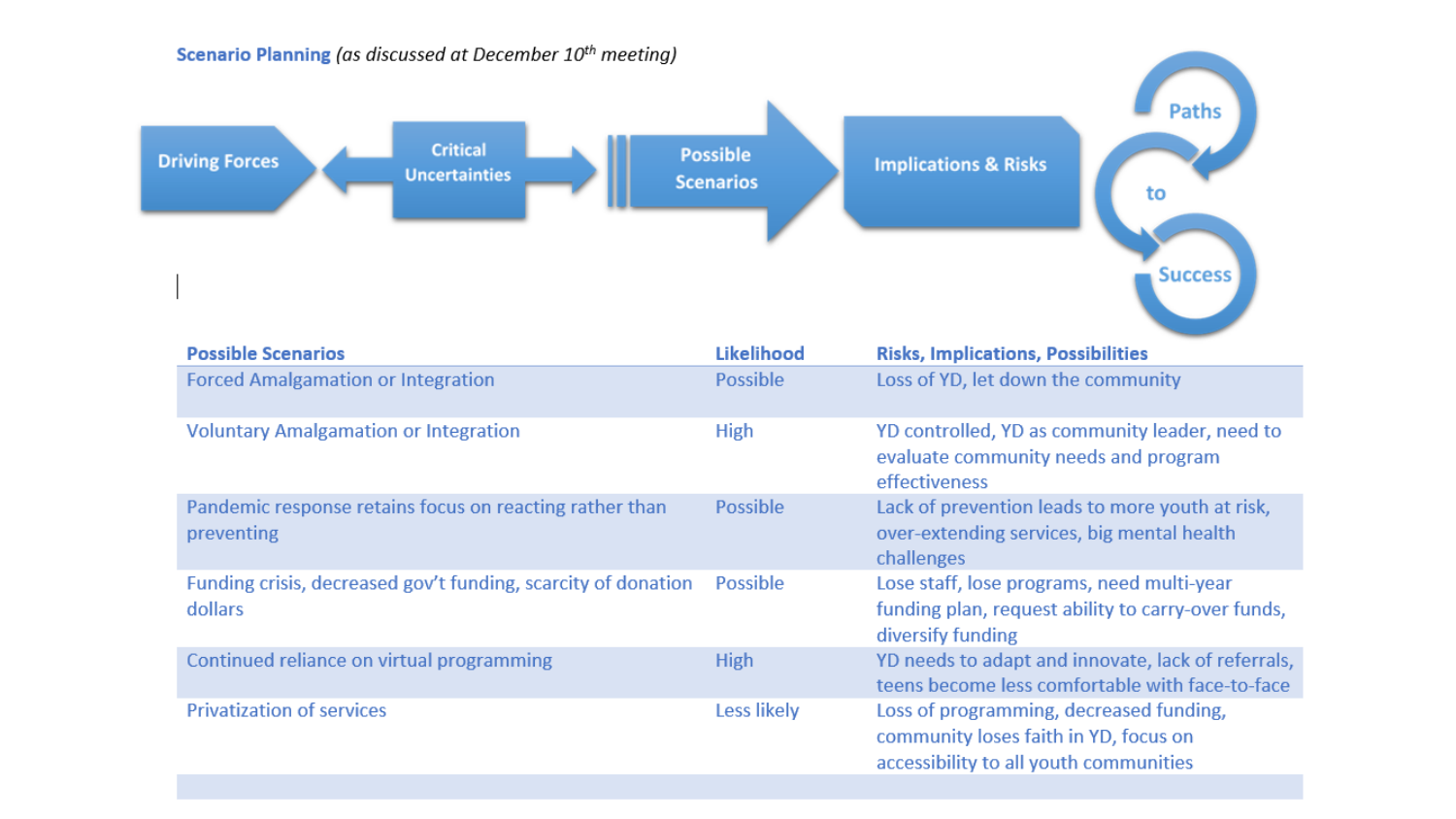### MoSCoW Exercise Results

| <b>MUST DO</b>                                                                                                                                                                               | <b>SHOULD DO</b>                                                                                                            | <b>COULD DO</b>                                                                                          | <b>WON'T DO NOW</b>        |
|----------------------------------------------------------------------------------------------------------------------------------------------------------------------------------------------|-----------------------------------------------------------------------------------------------------------------------------|----------------------------------------------------------------------------------------------------------|----------------------------|
| Align Brand with mission - ensure<br>community relates YD with more than just<br>youth justice                                                                                               | Strategic Board recruitment - ensure the Board<br>is made up of members who can help YD meet<br>its strategic priorities    | Explore new virtual services                                                                             | Capital appearance changes |
| Increase staff and volunteer retention &<br>ensure YD has the best staff and volunteers<br>needed to meet our strategic priorities<br>(promote staff competencies allow for staff<br>growth) | Re-imagine Executive Director role and duties<br>(redistributing operational tasks, providing more<br>support for staff)    | Accreditation                                                                                            | Acquire a new building     |
| Diversify and expand funding and<br>fundraising. Be able to offer competitive<br>pay rates.                                                                                                  | Program evaluation - increase internal capacity,<br>regularly evaluate program effectiveness                                | Explore amalgamation of service delivery<br>where it would benefit and strengthen<br><b>YD</b>           |                            |
| Adapt programming to be more virtual,<br>improve application/implementation of<br>virtual offerings. Learn how to do it well.                                                                | YD as community leader - continue to<br>participate/lead community Tables. Initiate<br>amalgamation/integration discussions | Find funding for a communications &<br>social media role in the agency AND a<br>fund development person. |                            |
| Focus programming on strengths of YD and<br>needs of the community                                                                                                                           | Increase accessibility to programs for all youth<br>and their families                                                      |                                                                                                          |                            |
| Communicate successes, market YD's<br>leadership & abilities, identify value of YD<br>and our programs (validation)                                                                          |                                                                                                                             |                                                                                                          |                            |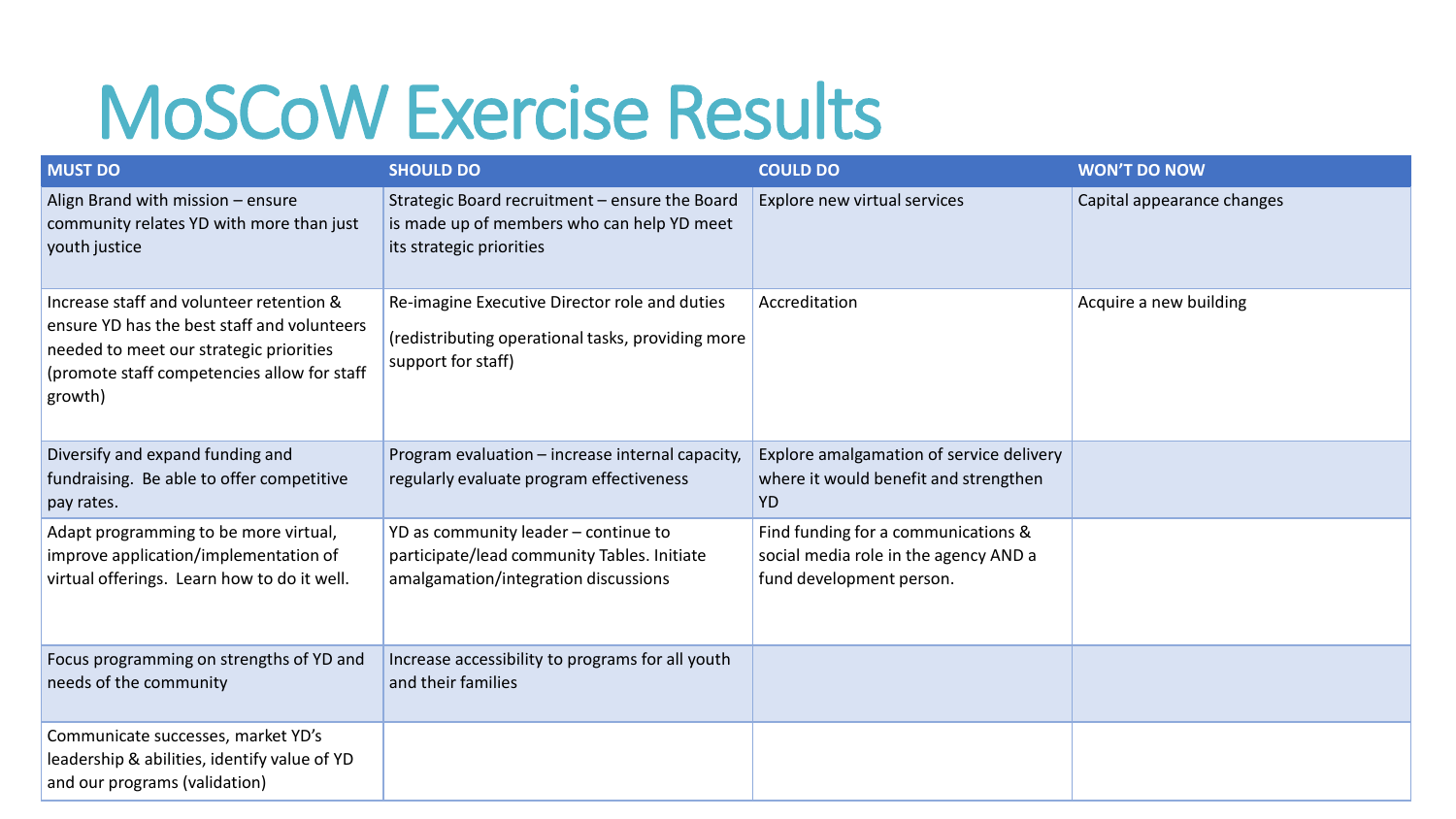# Action Planning

Youth Diversion's 6 Strategic Priorities:

- 1. Increase Brand Recognition and Alignment with Mission
- 2. Increase Staff & Volunteer Recruitment & Retention
- 3. Increase Financial Sustainability
- 4. Strengthen Governance & Leadership Structure to Align with Strategic Priorities
- 5. Improve Program Delivery & Ongoing Evaluation
- 6. Advance YD as Community Leader

With Strategic Actions being identified under each Priority.